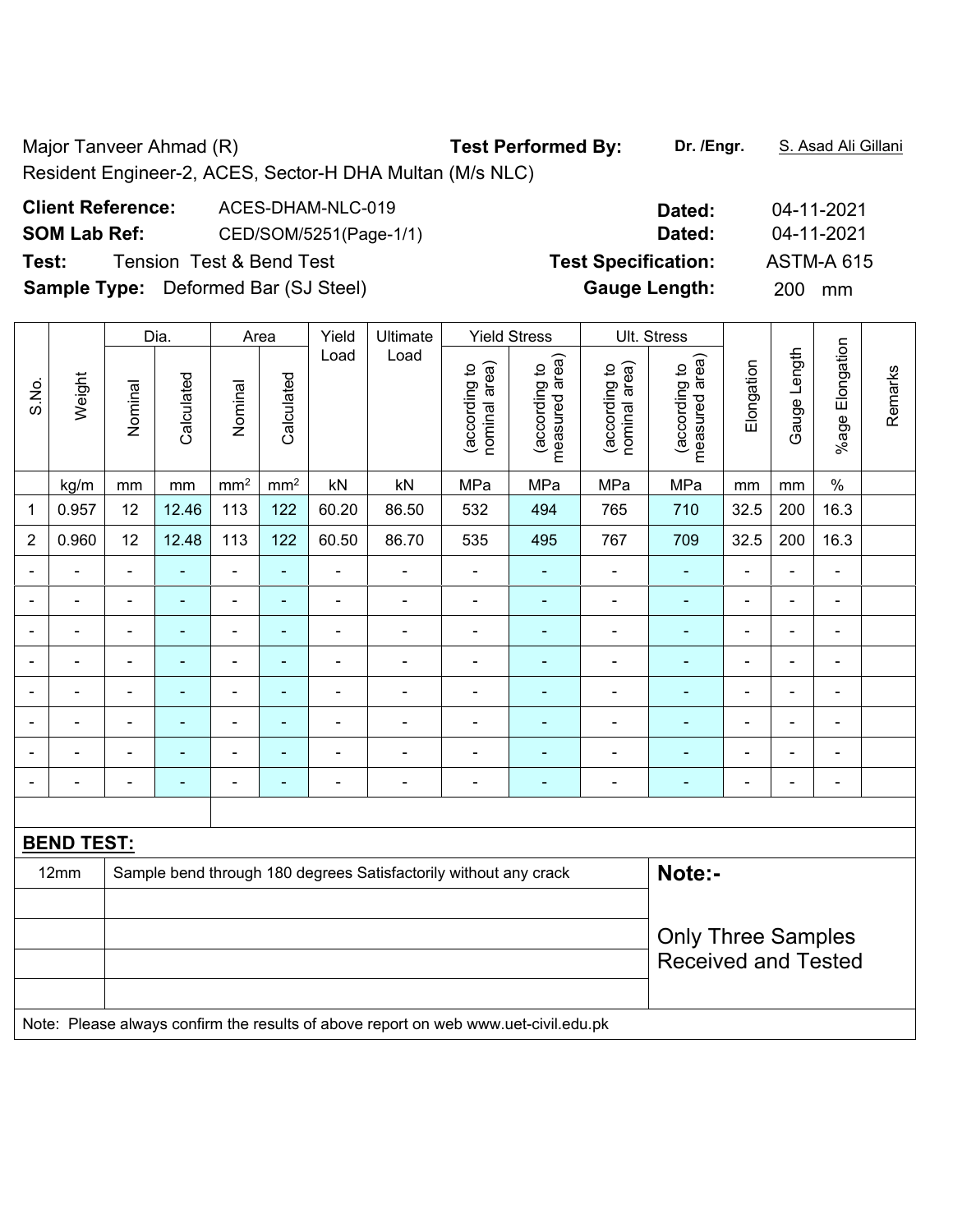#### Irshad Ahmad **Test Performed By: Dr. /Engr.** S. Asad Ali Gillani

Dy. Director (Maint) M-4, NHA Khanewal

| <b>Client Reference:</b> | DD(Maint)/M-4/NHA/2021/735                       | Dated:                     | 26-10-2021        |
|--------------------------|--------------------------------------------------|----------------------------|-------------------|
| <b>SOM Lab Ref:</b>      | CED/SOM/5253(Page-1/1)                           | Dated:                     | 04-11-2021        |
| Test:                    | <b>Tension Test &amp; Bend Test</b>              | <b>Test Specification:</b> | <b>ASTM-A 615</b> |
|                          | <b>Sample Type:</b> Deformed Bar (Karachi Steel) | <b>Gauge Length:</b>       | 200 mm            |

|                |                   |                | Dia.<br>Area   |                          |                 | Yield          | Ultimate                                                         |                                | <b>Yield Stress</b>             |                                | Ult. Stress                     |                |                          |                              |         |
|----------------|-------------------|----------------|----------------|--------------------------|-----------------|----------------|------------------------------------------------------------------|--------------------------------|---------------------------------|--------------------------------|---------------------------------|----------------|--------------------------|------------------------------|---------|
| S.No.          | Weight            | Nominal        | Calculated     | Nominal                  | Calculated      | Load           | Load                                                             | nominal area)<br>(according to | measured area)<br>(according to | nominal area)<br>(according to | measured area)<br>(according to | Elongation     | Gauge Length             | %age Elongation              | Remarks |
|                | kg/m              | mm             | mm             | mm <sup>2</sup>          | mm <sup>2</sup> | kN             | kN                                                               | MPa                            | MPa                             | MPa                            | MPa                             | mm             | mm                       | $\%$                         |         |
| $\mathbf 1$    | 0.972             | 12             | 12.57          | 113                      | 124             | 68.00          | 85.20                                                            | 601                            | 549                             | 753                            | 688                             | 25.0           | 200                      | 12.5                         |         |
| $\overline{2}$ | 0.974             | 12             | 12.57          | 113                      | 124             | 69.00          | 86.50                                                            | 610                            | 556                             | 765                            | 697                             | 30.0           | 200                      | 15.0                         |         |
|                |                   | $\blacksquare$ |                | ÷,                       | ÷               |                | $\blacksquare$                                                   | $\overline{\phantom{a}}$       | $\blacksquare$                  | $\overline{a}$                 | ÷,                              |                | $\blacksquare$           | $\blacksquare$               |         |
|                |                   |                | ٠              | $\overline{a}$           | ۰               | $\blacksquare$ | $\blacksquare$                                                   | $\overline{\phantom{0}}$       |                                 |                                | ۰                               |                | $\blacksquare$           | $\blacksquare$               |         |
| $\blacksquare$ | L,                |                | ٠              | $\blacksquare$           | $\blacksquare$  | $\blacksquare$ | $\blacksquare$                                                   | $\blacksquare$                 |                                 | $\blacksquare$                 | $\blacksquare$                  | $\blacksquare$ | $\blacksquare$           | $\overline{\phantom{a}}$     |         |
|                | $\blacksquare$    | $\blacksquare$ | $\blacksquare$ | $\overline{\phantom{0}}$ | $\blacksquare$  | $\blacksquare$ | $\blacksquare$                                                   | $\blacksquare$                 | $\overline{\phantom{0}}$        | $\overline{\phantom{a}}$       | ÷                               | $\blacksquare$ | $\blacksquare$           | $\blacksquare$               |         |
|                |                   |                |                | $\overline{a}$           | ۰               |                |                                                                  |                                |                                 |                                | ۰                               |                | $\overline{a}$           | $\qquad \qquad \blacksquare$ |         |
| $\blacksquare$ | $\blacksquare$    | ä,             | $\blacksquare$ | ÷                        | ٠               | $\blacksquare$ | $\blacksquare$                                                   | Ē,                             |                                 | ÷                              | $\overline{\phantom{0}}$        | $\blacksquare$ | $\blacksquare$           | ۰                            |         |
|                | $\blacksquare$    |                | $\blacksquare$ | $\blacksquare$           | $\blacksquare$  | $\blacksquare$ | $\overline{\phantom{a}}$                                         | $\overline{\phantom{a}}$       | $\overline{\phantom{0}}$        | $\blacksquare$                 | ۰                               | $\blacksquare$ | $\overline{\phantom{a}}$ | $\overline{\phantom{a}}$     |         |
|                |                   |                | $\blacksquare$ | ÷                        | ۰               | $\blacksquare$ | $\overline{\phantom{a}}$                                         | ÷                              | $\blacksquare$                  | $\overline{a}$                 | $\blacksquare$                  |                | $\blacksquare$           | $\qquad \qquad \blacksquare$ |         |
|                |                   |                |                |                          |                 |                |                                                                  |                                |                                 |                                |                                 |                |                          |                              |         |
|                | <b>BEND TEST:</b> |                |                |                          |                 |                |                                                                  |                                |                                 |                                |                                 |                |                          |                              |         |
|                | 12mm              |                |                |                          |                 |                | Sample bend through 180 degrees Satisfactorily without any crack |                                |                                 |                                | Note:-                          |                |                          |                              |         |
|                |                   |                |                |                          |                 |                |                                                                  |                                |                                 |                                |                                 |                |                          |                              |         |
|                |                   |                |                |                          |                 |                |                                                                  |                                |                                 | <b>Only Three Samples</b>      |                                 |                |                          |                              |         |
|                |                   |                |                |                          |                 |                |                                                                  |                                |                                 |                                | <b>Received and Tested</b>      |                |                          |                              |         |
|                |                   |                |                |                          |                 |                |                                                                  |                                |                                 |                                |                                 |                |                          |                              |         |

Note: Please always confirm the results of above report on web www.uet-civil.edu.pk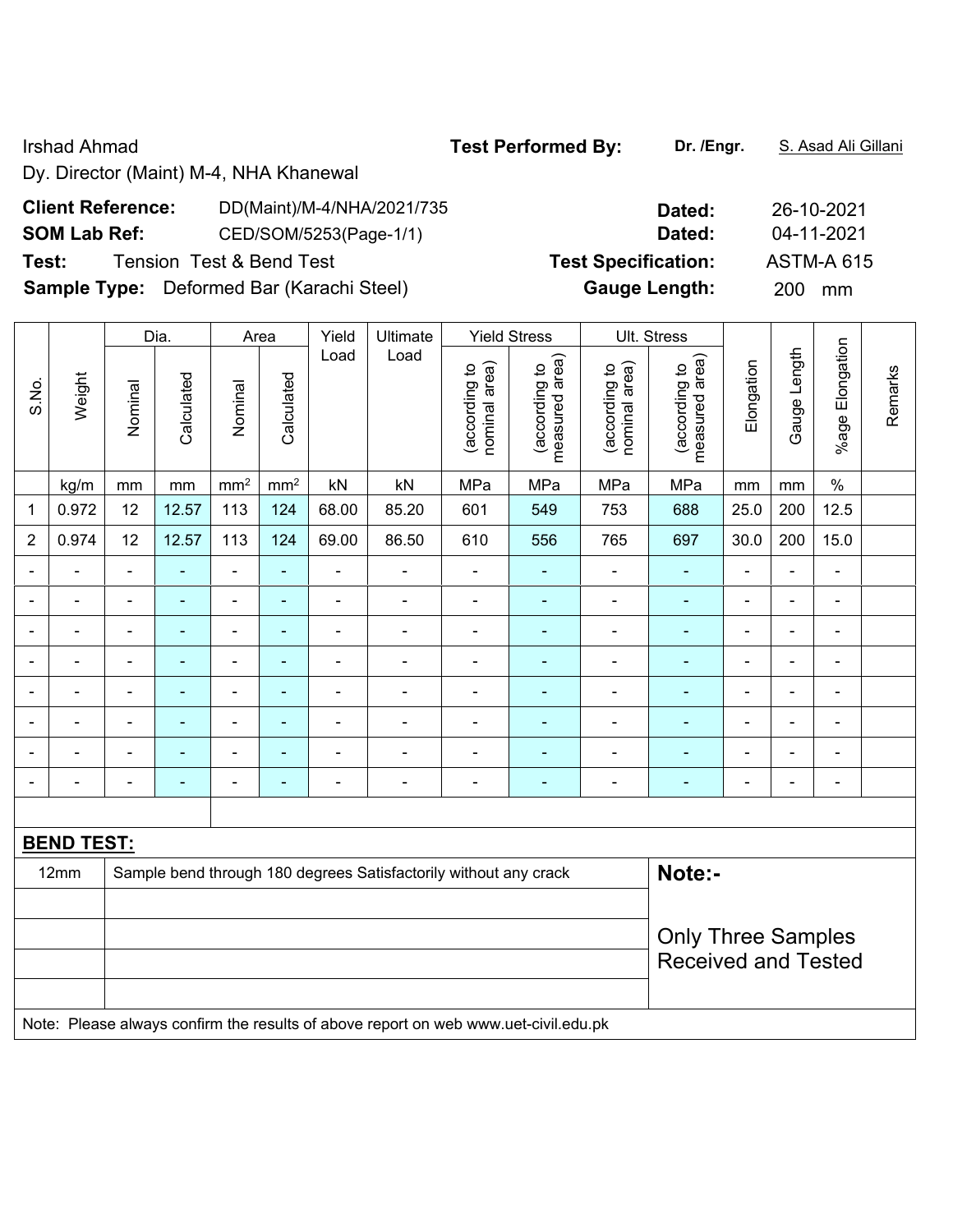Material Engineer **Test Performed By:** Dr. /Engr. **S. Asad Ali Gillani** Ali Ali Ali Ali Gillani

Soil & Foundation Engineering Services, Lahore

## **Client Reference:** SS/Letter/2325/21 **Dated:** 04-11-2021 **SOM Lab Ref:** CED/SOM/5256(Page-1/1) **Dated:** 04-11-2021 **Test:** Tension Test & Bend Test **Test Specification:** ASTM-A 615 **Sample Type:** Deformed Bar **Gauge Length:** 200 mm

|                | Weight            | Dia.    |            | Area            |                 | Yield  | Ultimate<br>Load                                                 |                                | <b>Yield Stress</b>             |                                | Ult. Stress                                                |            |                              |                          |         |
|----------------|-------------------|---------|------------|-----------------|-----------------|--------|------------------------------------------------------------------|--------------------------------|---------------------------------|--------------------------------|------------------------------------------------------------|------------|------------------------------|--------------------------|---------|
| S.No.          |                   | Nominal | Calculated | Nominal         | Calculated      | Load   |                                                                  | nominal area)<br>(according to | measured area)<br>(according to | nominal area)<br>(according to | area)<br>(according to<br>measured                         | Elongation | Length<br>Gauge <sup>1</sup> | Elongation<br>$%$ age    | Remarks |
|                | kg/m              | mm      | mm         | mm <sup>2</sup> | mm <sup>2</sup> | kN     | kN                                                               | MPa                            | MPa                             | MPa                            | MPa                                                        | mm         | mm                           | $\%$                     |         |
| $\mathbf 1$    | 3.900             | 25      | 25.16      | 491             | 497             | 233.00 | 299.50                                                           | 475                            | 469                             | 610                            | 603                                                        | 32.5       | 200                          | 16.3                     | Faizan  |
| $\overline{2}$ | 2.454             | 20      | 19.95      | 314             | 313             | 164.50 | 204.50                                                           | 524                            | 527                             | 651                            | 655                                                        | 25.0       | 200                          | 12.5                     | Faizan  |
| 3              | 1.611             | 16      | 16.17      | 201             | 205             | 107.50 | 134.00                                                           | 535                            | 524                             | 666                            | 653                                                        | 27.5       | 200                          | 13.8                     | Faizan  |
| $\overline{4}$ | 0.907             | 12      | 12.13      | 113             | 116             | 71.50  | 86.50                                                            | 632                            | 619                             | 765                            | 749                                                        | 25.0       | 200                          | 12.5                     | Faizan  |
| 5              | 2.420             | 20      | 19.81      | 314             | 308             | 157.20 | 205.70                                                           | 500                            | 510                             | 655                            | 668                                                        | 25.0       | 200                          | 12.5                     | FF      |
| 6              | 1.512             | 16      | 15.66      | 201             | 193             | 103.00 | 130.50                                                           | 512                            | 535                             | 649                            | 678                                                        | 20.0       | 200                          | 10.0                     | SAJ     |
| $\overline{7}$ | 0.878             | 12      | 11.93      | 113             | 112             | 49.70  | 68.50                                                            | 439                            | 445                             | 606                            | 613                                                        | 30.0       | 200                          | 15.0                     | SAJ     |
|                |                   |         |            |                 |                 |        |                                                                  |                                |                                 |                                |                                                            |            |                              |                          |         |
|                |                   |         |            |                 |                 |        |                                                                  | $\overline{\phantom{0}}$       |                                 |                                |                                                            |            | ä,                           | $\blacksquare$           |         |
|                |                   |         |            |                 |                 |        |                                                                  | $\blacksquare$                 |                                 | ۰                              |                                                            |            |                              | $\overline{\phantom{0}}$ |         |
|                |                   |         |            |                 |                 |        |                                                                  |                                |                                 |                                |                                                            |            |                              |                          |         |
|                | <b>BEND TEST:</b> |         |            |                 |                 |        |                                                                  |                                |                                 |                                |                                                            |            |                              |                          |         |
|                | 25mm              |         |            |                 |                 |        | Sample bend through 180 degrees Satisfactorily without any crack |                                |                                 |                                | Note:-                                                     |            |                              |                          |         |
|                | (Sr# 2 &<br>5)    |         |            |                 |                 |        | Sample bend through 180 degrees Satisfactorily without any crack |                                |                                 |                                | <b>Only Fourteen Samples</b><br><b>Received and Tested</b> |            |                              |                          |         |
|                | (Sr # 3 &<br>6)   |         |            |                 |                 |        | Sample bend through 180 degrees Satisfactorily without any crack |                                |                                 |                                |                                                            |            |                              |                          |         |
|                | (Sr # 4 &<br>7)   |         |            |                 |                 |        | Sample bend through 180 degrees Satisfactorily without any crack |                                |                                 |                                |                                                            |            |                              |                          |         |

Note: Please always confirm the results of above report on web www.uet-civil.edu.pk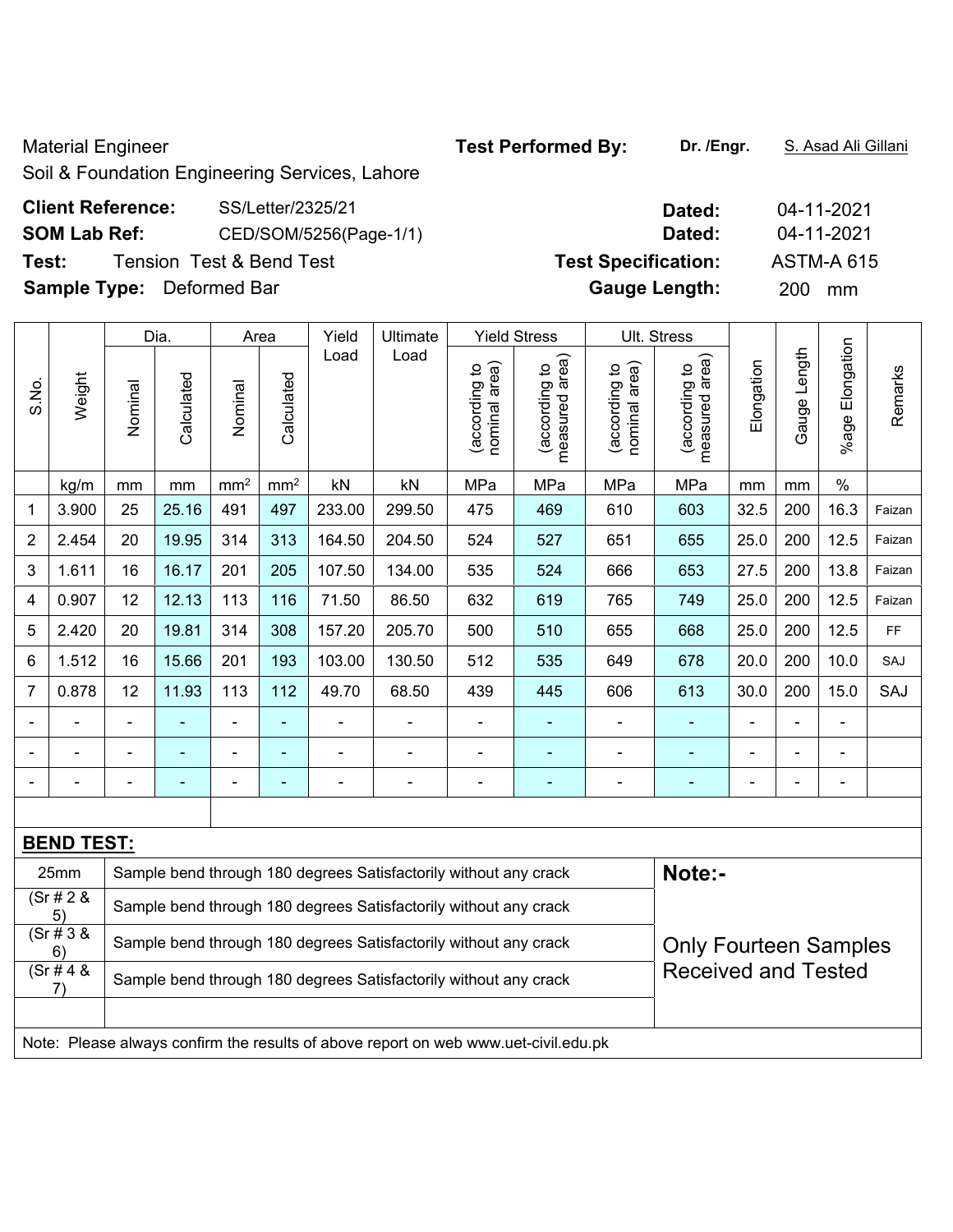Muhammad Hassan **Test Performed By:** Dr. /Engr.

S. Asad Ali

Project Engineer, Great City, Sheikhupura

**Client Reference:** MLD/GC/004/2021

# **SOM Lab Ref:** 5252(Page-1/1) **Dated:** 02-11-2021 **Dated:** 04-11-2021

**Test:** Tension Test **Test Specification:** ASTM-A-615

**Gauge Length:** 8 inch **Sample Type:** Deformed Bar

|                | Weight            | Dia.                  |                | Area                         |                 | Yield          | Ultimate                                                                            |                                 | <b>Yield Stress</b>            |                                 | Ult. Stress              |                |                 |                          |      |
|----------------|-------------------|-----------------------|----------------|------------------------------|-----------------|----------------|-------------------------------------------------------------------------------------|---------------------------------|--------------------------------|---------------------------------|--------------------------|----------------|-----------------|--------------------------|------|
| S.No.          |                   | Calculated<br>Nominal | Nominal        | Calculated                   | Load            | Load           | nominal area)<br>(according to                                                      | (according to<br>measured area) | nominal area)<br>(according to | (according to<br>measured area) | Elongation               | Gauge Length   | %age Elongation | Remarks                  |      |
|                | Ib/ft             | #                     | in             | in <sup>2</sup>              | in <sup>2</sup> | Tons           | Tons                                                                                | psi                             | psi                            | psi                             | psi                      | in             | in              | $\%$                     |      |
| 1              | 1.515             | 6                     | 0.753          | 0.44                         | 0.445           | 13.61          | 19.47                                                                               | 68210                           | 67450                          | 97590                           | 96500                    | 1.40           | 8.0             | 17.5                     | Moiz |
| $\overline{2}$ | 0.661             | 4                     | 0.497          | 0.20                         | 0.194           | 6.19           | 8.02                                                                                | 68230                           | 70340                          | 88470                           | 91200                    | 1.20           | 8.0             | 15.0                     | FF   |
|                |                   | ä,                    | L,             | $\blacksquare$               |                 | $\blacksquare$ |                                                                                     | $\overline{a}$                  | ä,                             | ÷                               | ÷,                       | ä,             |                 | ÷,                       |      |
|                |                   | Ē,                    | $\blacksquare$ | $\blacksquare$               |                 | L,             | $\blacksquare$                                                                      | ä,                              | $\blacksquare$                 | $\blacksquare$                  | ä,                       | $\blacksquare$ |                 | $\blacksquare$           |      |
|                |                   |                       | $\blacksquare$ | $\blacksquare$               |                 |                |                                                                                     |                                 |                                |                                 |                          |                |                 | $\blacksquare$           |      |
|                |                   |                       |                | ÷                            |                 |                |                                                                                     |                                 |                                |                                 |                          |                |                 |                          |      |
|                |                   |                       | $\blacksquare$ | ÷                            |                 | -              | $\blacksquare$                                                                      | $\blacksquare$                  | ۰                              | $\overline{\phantom{0}}$        | $\blacksquare$           | $\blacksquare$ |                 | ۰                        |      |
| $\blacksquare$ |                   | L,                    | ÷,             | ÷                            |                 | ä,             | ä,                                                                                  | L,                              | ÷                              | ÷                               | ÷,                       | $\blacksquare$ | L.              | ÷,                       |      |
|                |                   | Ē,                    | ÷              | ÷                            |                 | $\blacksquare$ | $\blacksquare$                                                                      | $\blacksquare$                  | ۰                              | $\blacksquare$                  | $\blacksquare$           | $\blacksquare$ |                 | $\blacksquare$           |      |
|                | $\blacksquare$    | $\blacksquare$        | $\blacksquare$ | $\qquad \qquad \blacksquare$ | ÷               | $\blacksquare$ | ÷                                                                                   | $\blacksquare$                  | ۰                              | ÷                               | ÷,                       | $\blacksquare$ |                 | $\overline{\phantom{0}}$ |      |
|                |                   |                       |                |                              |                 |                |                                                                                     |                                 |                                |                                 |                          |                |                 |                          |      |
|                | <b>BEND TEST:</b> |                       |                |                              |                 |                |                                                                                     |                                 |                                |                                 |                          |                |                 |                          |      |
|                | #6                |                       |                |                              |                 |                | Sample bend through 180 degrees Satisfactorily without any crack                    |                                 |                                |                                 | Note:-                   |                |                 |                          |      |
|                | #4                |                       |                |                              |                 |                | Sample bend through 180 degrees Satisfactorily without any crack                    |                                 |                                |                                 |                          |                |                 |                          |      |
|                |                   |                       |                |                              |                 |                |                                                                                     |                                 |                                |                                 | <b>Only Four Samples</b> |                |                 |                          |      |
|                |                   |                       |                |                              |                 |                |                                                                                     |                                 |                                | <b>Received and Tested</b>      |                          |                |                 |                          |      |
|                |                   |                       |                |                              |                 |                |                                                                                     |                                 |                                |                                 |                          |                |                 |                          |      |
|                |                   |                       |                |                              |                 |                | Note: Please always confirm the results of above report on web www.uet-civil.edu.pk |                                 |                                |                                 |                          |                |                 |                          |      |

Gillani